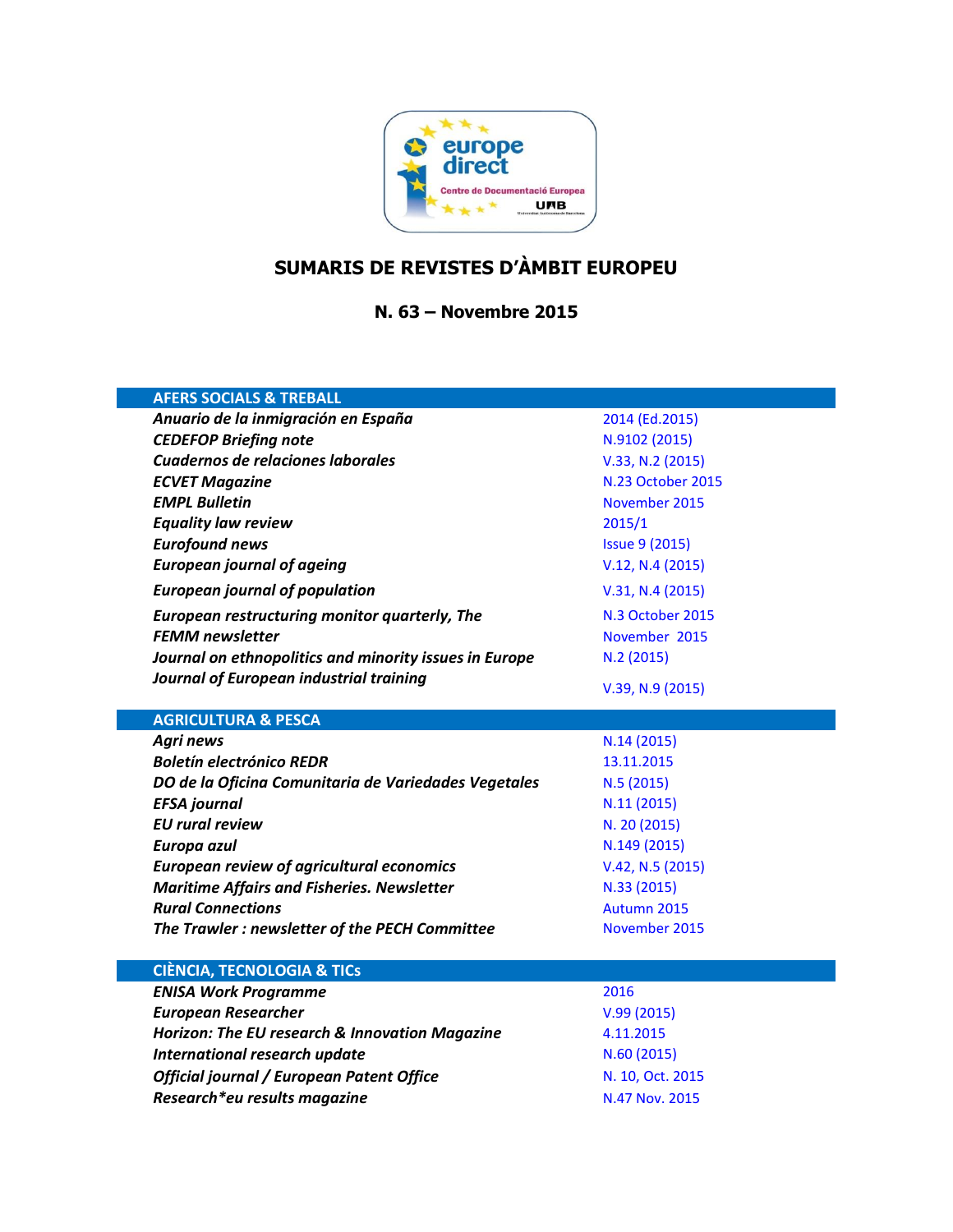| <b>COOPERACIÓ AL DESENVOLUPAMENT &amp; AJUDA HUMANITÀRIA</b> |                      |
|--------------------------------------------------------------|----------------------|
| <b>Cooperation and conflict</b>                              | V.50, N.4 (2015)     |
| <b>Development and change</b>                                | V.46, Issue 6 (2015) |
| <b>ECHO Daily Flash</b>                                      | <b>Diari</b>         |
| European journal of development research, The                | V.27, N.5 (2015)     |
| <b>European Journal of International Relations</b>           | V.21, N.4 (2015)     |
| Journal of development economics                             | V.118(2016)          |
| Journal of development studies, The                          | V.51, N.11 (2015)    |
| Journal of international development                         | V.27, N.8 (2015)     |
| <b>Revue tiers monde</b>                                     | N.223 (2015)         |
| <b>World Development</b>                                     | V.78(2016)           |
|                                                              |                      |
| <b>ECONOMIA &amp; FINANCES</b>                               |                      |
| Alternativas económicas                                      | N.30 (2015)          |
| <b>BioRes Bridges Trade</b>                                  | $V.9, N.9$ (2015)    |
| <b>Boletín económico del BCE</b>                             | N.7(2015)            |

**CompNet news** [N. 15, Sep. 2015](https://www.ecb.europa.eu/home/pdf/research/compnet/CompNet_Newsletter_15.pdf?eec1cb6ffeeb096fbb827a1e5be92b73) **CompNet report CompNet report [June 2015](https://www.ecb.europa.eu/home/pdf/research/compnet/CompNet_Report_25062015.pdf?cf98dd8da1c51681827d4397f276949e)** *Eastern European Economics* [V.53, N.5](http://www.scopus.com/results/results.url?sort=plf-f&src=s&imp=t&sid=76ED47454768106CF5DE9EDC9ED4C880.kqQeWtawXauCyC8ghhRGJg%3a30&sot=br&sdt=a&sl=64&s=SOURCE-ID%2819458%29+AND+VOLUME%2853%29+AND+ISSUE%285%29+AND+NOT+DOCTYPE%28ip%29&editSaveSearch=&txGid=0) (2015) *ECB Working paper* [N.1867](http://www.ecb.europa.eu/pub/pdf/scpwps/ecbwp1867.en.pdf) (2015) *ECFIN E-news* [N.127 Nov. 2015](http://ec.europa.eu/economy_finance/enewsletter/127_151113/) *ECON Online* 2015 *Économie politique*  $N.68 (2015)$  $N.68 (2015)$ *EU Trade news* [13.11.2015](http://trade.ec.europa.eu/eutn/psendmessage.htm?tranid=11769) **European economic review <br>
V.80 Nov. [2015](http://www.sciencedirect.com/science/journal/00142921) European economy [Autumn 2015](http://ec.europa.eu/economy_finance/eu/forecasts/2015_autumn_forecast_en.htm)** *European journal of law and economics* [V.40, N.3](http://link.springer.com/journal/10657/40/3/page/1) (2015)

*Harmonised indices of consumer prices* [October](http://ec.europa.eu/eurostat/en/web/products-data-in-focus/-/KS-QA-15-012) 2015 *Journal – Tribunal de Cuentas Europeo*  $N.10 (2015)$  $N.10 (2015)$ *Journal of economic growth*  $V.20, N.4$  (2015)

*Key figures on Europe* [2015](http://ec.europa.eu/eurostat/web/products-statistical-books/-/KS-EI-15-001) ed. *Legal issues of economic integration* [V.42/4](http://www.kluwerlawonline.com/toc.php?area=Journals&mode=bypub&level=5&values=Journals~~Legal+Issues+of+Economic+Integration~Volume+42+%282015%29) (2015) *Taxation and customs union* [6.11.2015](http://ec.europa.eu/taxation_customs/newsflashes/newsflash_20151106.htm) **Taxation papers N.59 [\(2015\)](http://ec.europa.eu/taxation_customs/resources/documents/taxation/gen_info/economic_analysis/tax_papers/taxation_paper_59.pdf)** 

| Tribunal de Cuentas Europeo. Informes y dictámenes | Informe especial 14/2015 |
|----------------------------------------------------|--------------------------|
| EDUCACIÓ, AUDIOVISUALS, CULTURA & JOVENTUT         |                          |

*Eurostat review on national accounts and* 

*macroeconomics indicators* 

*Área abierta* [V. 15, N. 3](http://revistas.ucm.es/index.php/ARAB/issue/current) (2015) **CEDEFOP Briefing notes [N. 9102](http://www.cedefop.europa.eu/en/publications-and-resources/publications/9102) (2015) CEDEFOP Research papers** N.46 [\(2015\)](http://www.cedefop.europa.eu/en/publications-and-resources/publications/5546) **C-News : culturelink newsletter** N.101 [\(2015\)](http://culturelink.org/news/c-news/2015/c-news-101.html) **Education & culture: e-newsletter CES COCTOBER 10000 Education & Culture: e-newsletter** *European choral magazine* [3/2015](http://www.europeanchoralassociation.org/fileadmin/redaktion/Dateien_Europa_Cantat/ECmagazine/ECmagazine15/ecmagazine_3_2015_final_for_web.pdf) **European journal of cultural studies [V.18 N.6](http://ecs.sagepub.com/content/current) (2015)** 

[1/2014](http://bookshop.europa.eu/is-bin/INTERSHOP.enfinity/WFS/EU-Bookshop-Site/en_GB/-/EUR/ViewPublication-Start?PublicationKey=KSGP13001)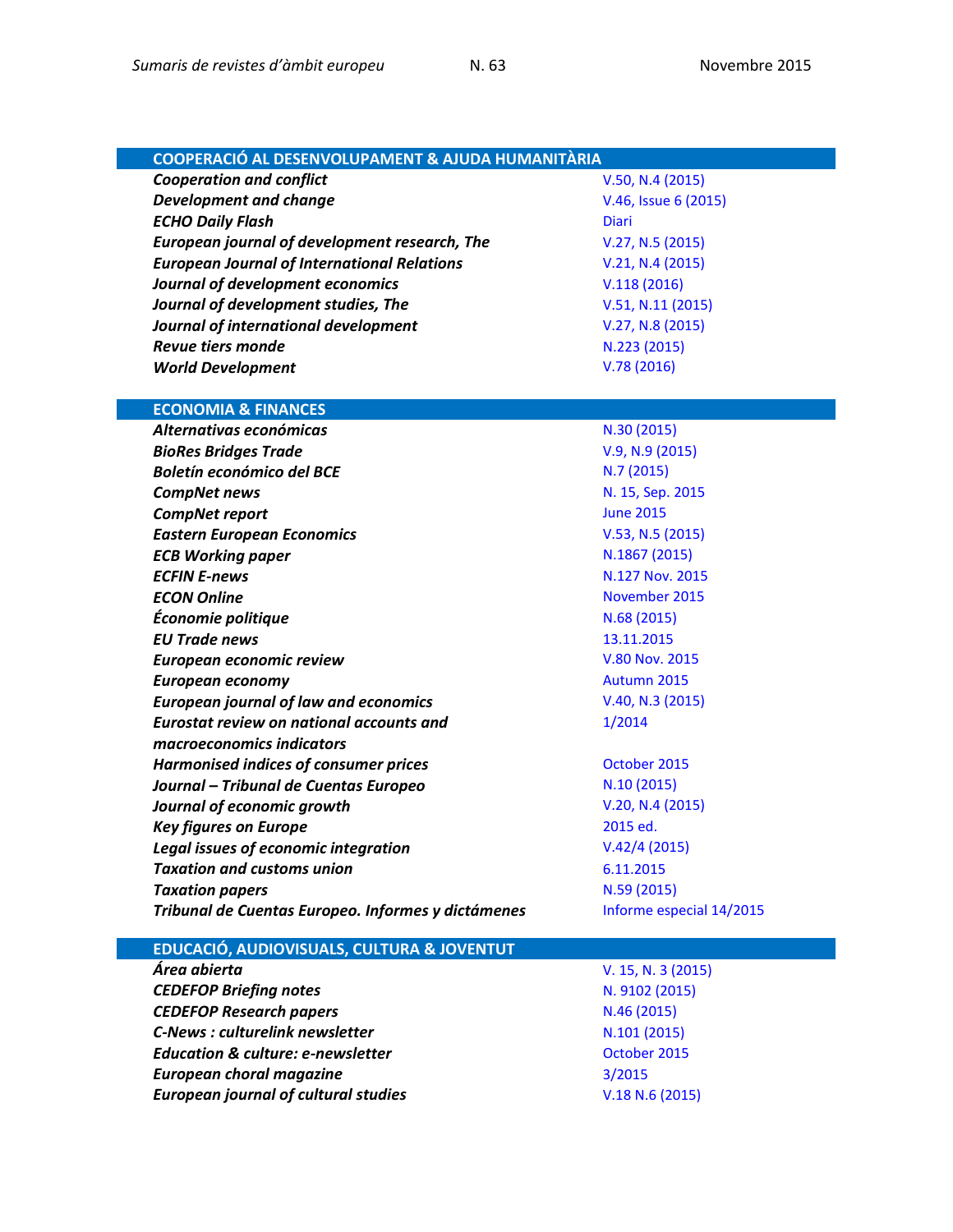| <b>European journal of training and development</b> | V.40, N.1 (2016) |
|-----------------------------------------------------|------------------|
| European language gazette, The                      | N.28(2015)       |
| eZine (ECF)                                         | November 2015    |
| IRIS : Legal Observations of the EAO                | 2015-10          |
| <b>Recherche &amp; formation</b>                    | $2014/1$ (N. 75) |
| Savoirs                                             | N.38 (2015)      |

### **EMPRESA**

| <b>Accounting in _Europe</b>                          | V. 12, N     |
|-------------------------------------------------------|--------------|
| <b>Alicante news</b>                                  | Octobe       |
| e-Competitions: antitrust case laws e-Bulletin        | <b>Novem</b> |
| <b>European business law review</b>                   | V. 26/5      |
| <b>European business review</b>                       | V.28, N      |
| <b>European company law</b>                           | V.12/6       |
| European patent bulletin                              | N.1547       |
| Journal of antitrust enforcement                      | V. 3, N.     |
| <b>Official journal / European Patent Office</b>      | N. 10, C     |
| <b>OHIM Official journal</b>                          | <b>Novem</b> |
| <b>Recherche &amp; formation</b>                      | N.75(2)      |
| Revista de responsabilidad social de la empresa       | N.19(2)      |
| Revista europea de dirección y economía de la empresa | V.24, N      |

# *Accounting in \_Europe* [V. 12, N. 1, 2015](http://www.tandfonline.com/toc/raie20/12/1)

**[October](https://oami.europa.eu/tunnel-web/secure/webdav/guest/document_library/contentPdfs/about_ohim/alicante_news/alicantenewsOctober2015_en.pdf) 2015** *e-Competitions: antitrust case laws e-Bulletin* [November](http://www.concurrences.com/Bulletin/?lang=en) 2015 *European business law review* [V. 26/5](http://www.kluwerlawonline.com/toc.php?area=Journals&mode=bypub&level=5&values=Journals~~European+Business+Law+Review~Volume+26+%282015%29) (2015) *[V.28, N.1](http://www.emeraldinsight.com/toc/ebr/28/1) (2016) European company law* [V.12/6](http://www.kluwerlawonline.com/toc.php?area=Journals&mode=bypub&level=5&values=Journals~~European+Company+Law~Volume+12+%282015%29) (2015) *Journal of antitrust enforcement* [V. 3, N. 2, Oct. 2015](http://antitrust.oxfordjournals.org/content/current) *Official journal / European Patent Office* [N. 10, Oct. 2015](http://www.epo.org/law-practice/legal-texts/official-journal/2015/10/2015-10.pdf) **[November 2015](https://oami.europa.eu/ohimportal/en/official-journal)** *Recherche & formation* [N.75 \(2014\)](http://www.cairn-int.info/journal-recherche-et-formation-2014-1.htm) *Revista de responsabilidad social de la empresa* N.19 [\(2015\)](http://www.luisvivesces.org/rse/19/index.html) *Revista europea de dirección y economía de la empresa* [V.24, N.](http://dialnet.unirioja.es/servlet/revista?codigo=1231)3 (2015)

# **INTEGRACIÓ EUROPEA & GOVERN DE LA UE**

| <b>CES Working Papers</b>                         | <b>Issue 3 (2015)</b> |
|---------------------------------------------------|-----------------------|
| <b>Commission en direct</b>                       | N.17, Nov. 2014       |
| <b>EUI Working Papers RSCAS</b>                   | N.89 (2015)           |
| European report                                   | N. 2014, Enero 2014   |
| <b>European Union Politics</b>                    | V.16, N.4 (2015)      |
| <b>Federalist Debate, The</b>                     | N.3 November 2015     |
| Legal issues of economic integration              | V.42/4(2015)          |
| Nuevo federalista, El                             | Noviembre 2015        |
| <b>Parliament Magazine, The</b>                   | Iss. 423 Nov. (2015)  |
| <b>Politico</b>                                   | November 2015         |
| <b>Queries. The European Progressive Magazine</b> | Issue 8, Autumn 2015  |
| Revue des affaires européennes                    | N.1(2015)             |
| Revue du marché commun et de l'Union européenne   | N.592 (2015)          |

### **JUSTÍCIA & DRET COMUNITARI**

| Baròmetre sobre conflictes i construcció de pau          |
|----------------------------------------------------------|
| Cuadernos de derecho transnacional                       |
| <b>European Institute for Gender Equality Newsletter</b> |
| <b>European journal of international law</b>             |
| <b>European law review</b>                               |
| <b>European public law</b>                               |
| InDret: revista para el análisis del derecho             |
| International journal of human rights, The               |
| <b>JURI report</b>                                       |
| Revista de derecho constitucional europeo                |

*Baròmetre sobre conflictes i construcció de pau* N.39 [\(2015\)](http://escolapau.uab.cat/img/programas/alerta/barometro/barometro39.pdf) *Cuadernos de derecho transnacional* [V.7, N.2](http://e-revistas.uc3m.es/index.php/CDT) (2015) *European Institute for Gender Equality Newsletter* N.14 [\(2015\)](http://eige.europa.eu/sites/default/files/documents/eige-newsletter-no14.pdf) *European journal of international law* [V.26, N.3](http://www.ejil.org/issue.php) (2015) **N.5 [\(2015\)](http://dialnet.unirioja.es/servlet/revista?codigo=573) [V.21, N.4](http://www.kluwerlawonline.com/toc.php?area=Journals&mode=bypub&level=5&values=Journals~~European+Public+Law~Volume+21+%282015%29) (2015)** *InDret: revista para el análisis del derecho* N.4 [\(2015\)](http://www.indret.com/es/) *International journal of human rights,The* [V.19, N.8](http://www.tandfonline.com/toc/fjhr20/current) (2015) *[Issue 16](https://polcms.secure.europarl.europa.eu/cmsdata/upload/eaa66c55-362a-47eb-bda2-ad1b85813185/JURI_Report_Nov2015v02.pdf) Nov. 2015 Revista de derecho constitucional europeo* N.23 [\(2015\)](http://www.ugr.es/~redce/REDCE23/ReDCEsumario23.htm)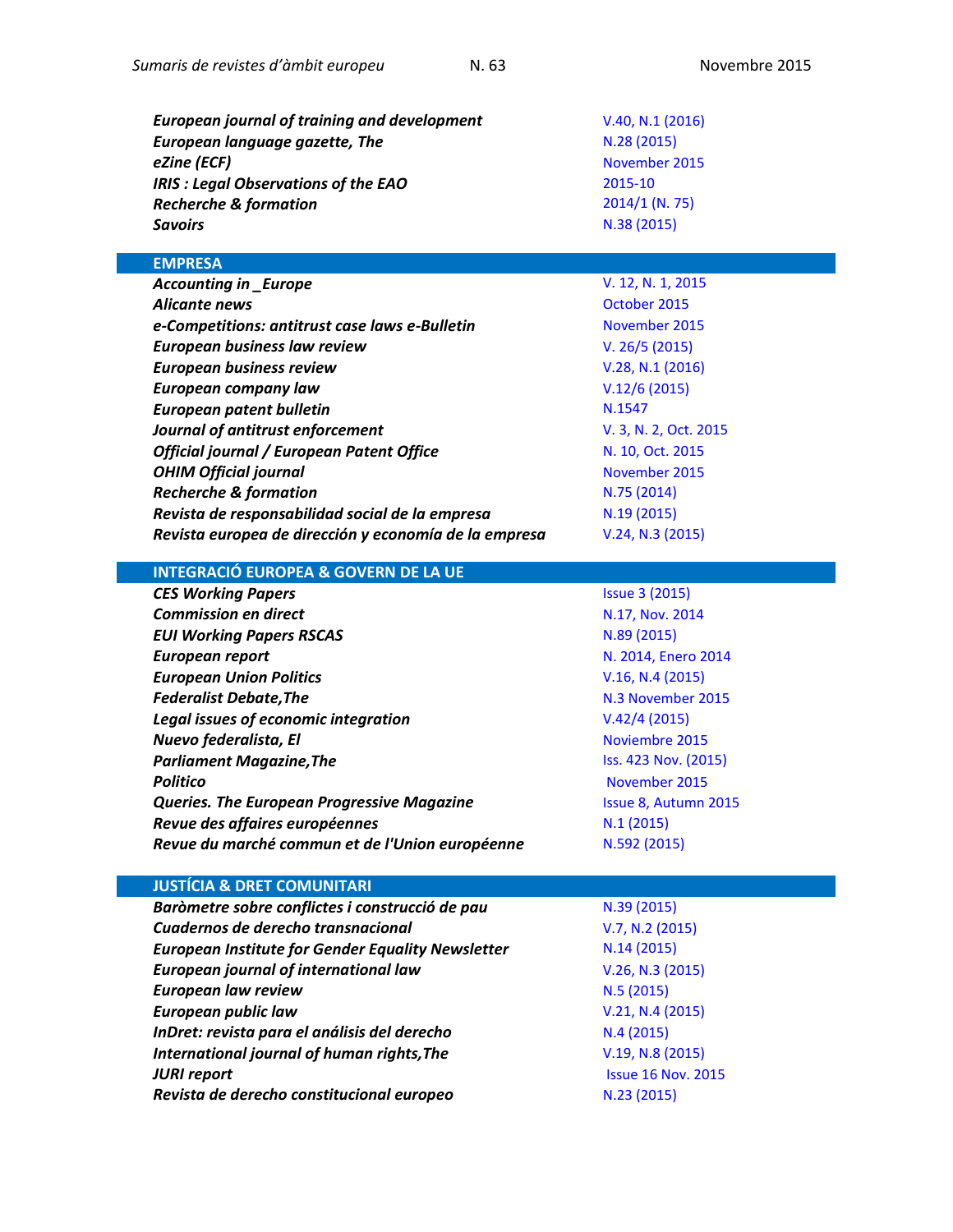| Revista general de derecho europeo                          | N.37 Octubre 2015      |
|-------------------------------------------------------------|------------------------|
| Revue du droit de l'Union européenne                        | N.3 (2015)             |
| Revue européenne de droit public                            | V. 24, N. 4, 2013      |
| Revue internationale de droit pénal                         | 2014/3 (V. 85)         |
| Unión Europea Aranzadi                                      | N.8-9 (2015)           |
| <b>MEDI AMBIENT &amp; ENERGIA</b>                           |                        |
| <b>ENVI News: newsletter from the EP Committee</b>          | <b>Issue 16 (2015)</b> |
| <b>LIFE</b> newsletter                                      | October 2015           |
| Review of European, comparative & international             | V.24, N.3 (2015)       |
| environmental law                                           |                        |
| Science for environment policy. News alert                  | N.436                  |
| <b>POLÍTICA EXTERIOR &amp; SEGURETAT</b>                    |                        |
| <b>Alert ISSue</b>                                          | N. 7, 2015             |
| Anuario de inmigración en España                            | 2015 ed.               |
| Barómetro sobre conflictos y construcción de paz            | N.39 (2015)            |
| <b>Boletín/Newsletter Elcano</b>                            | N.185 (2015)           |
| <b>CBRNE-Terrorism newsletter</b>                           | November 2015          |
| <b>Esglobal</b>                                             | Noviembre 2015         |
| Estudios de política exterior                               | N.168 (2015)           |
| <b>EU Foreign Affairs Journal</b>                           | N.4(2015)              |
| <b>EUROMIL news</b>                                         | 23.11.2015             |
| European journal of international law                       | V.26, N.3 (2015)       |
| <b>European journal of international relations</b>          | V.21, N.4 (2015)       |
| <b>Impetus: magazine of the EU Military Staff</b>           | N.20 (2015)            |
| Informe semanal - Política Exterior                         | 963 (2015)             |
| <b>Informes Elcano</b>                                      | N.19(2015)             |
| <b>ISS Alerts</b>                                           | N.50(2015)             |
| <b>ISS Brief</b>                                            | N.35 (2015)            |
| JANUS.NET (e-journal of International Relations)            | V.6, N.2 (2016)        |
| <b>Notes internacionals</b>                                 | N.135 (2015)           |
| Puentes para un diálogo. Europa-América Latina              | N.163 (2015)           |
| Revista de la OTAN                                          | 30.10.2015             |
| Rev. europea de estudios latinoamericanos y del Caribe      | N.99 (2015)            |
| Revista europea de historia de las ideas políticas y de las | V. 8, 2014             |
| instituciones públicas                                      |                        |
| <b>Weekly Compass</b>                                       | (26.11.2015)           |
| <b>REGIONS &amp; DESENVOLUPAMENT LOCAL</b>                  |                        |
|                                                             |                        |

| <b>AER Newsletter</b>                        |
|----------------------------------------------|
| Carta local : revista de la FEMIP            |
| <b>Committee of the Regions: eNewsletter</b> |
| <b>Reginews</b>                              |
| Regiones y ciudades de Europa                |
| Revista d'estudis autonòmics i federals      |
|                                              |

*AER Newsletter* N.29 [Sept.](http://aer.eu/book/newsletter-n29-sep-2015/) 2015 *Carta local : revista de la FEMIP* [N.285 Nov.](http://www.cartalocal.es/CartaLocal/Front/Version_impresa/VersionImpresa/_sYcniRvuy5l6V01YGndaVwEQjQIMFoF_01tZcZbjMmo) 2015 *Committee of the Regions: eNewsletter* [Octubre](http://cor.europa.eu/en/news/Pages/enewsletter.aspx) 2015 *Reginews* [N.1 November](https://polcms.secure.europarl.europa.eu/cmsdata/upload/fd07fd49-22a9-4d49-92b2-12314a4687fc/REGI%20News_8_Issue%201.pdf) 2015 *Regiones y ciudades de Europa* N.93 [\(2015\)](http://cor.europa.eu/es/news/regions-and-cities-of-europe/Pages/regions-and-cities-93-2015.aspx) *Revista d'estudis autonòmics i federals* [N.22 \(2015\)](http://dialnet.unirioja.es/servlet/revista?codigo=7191)